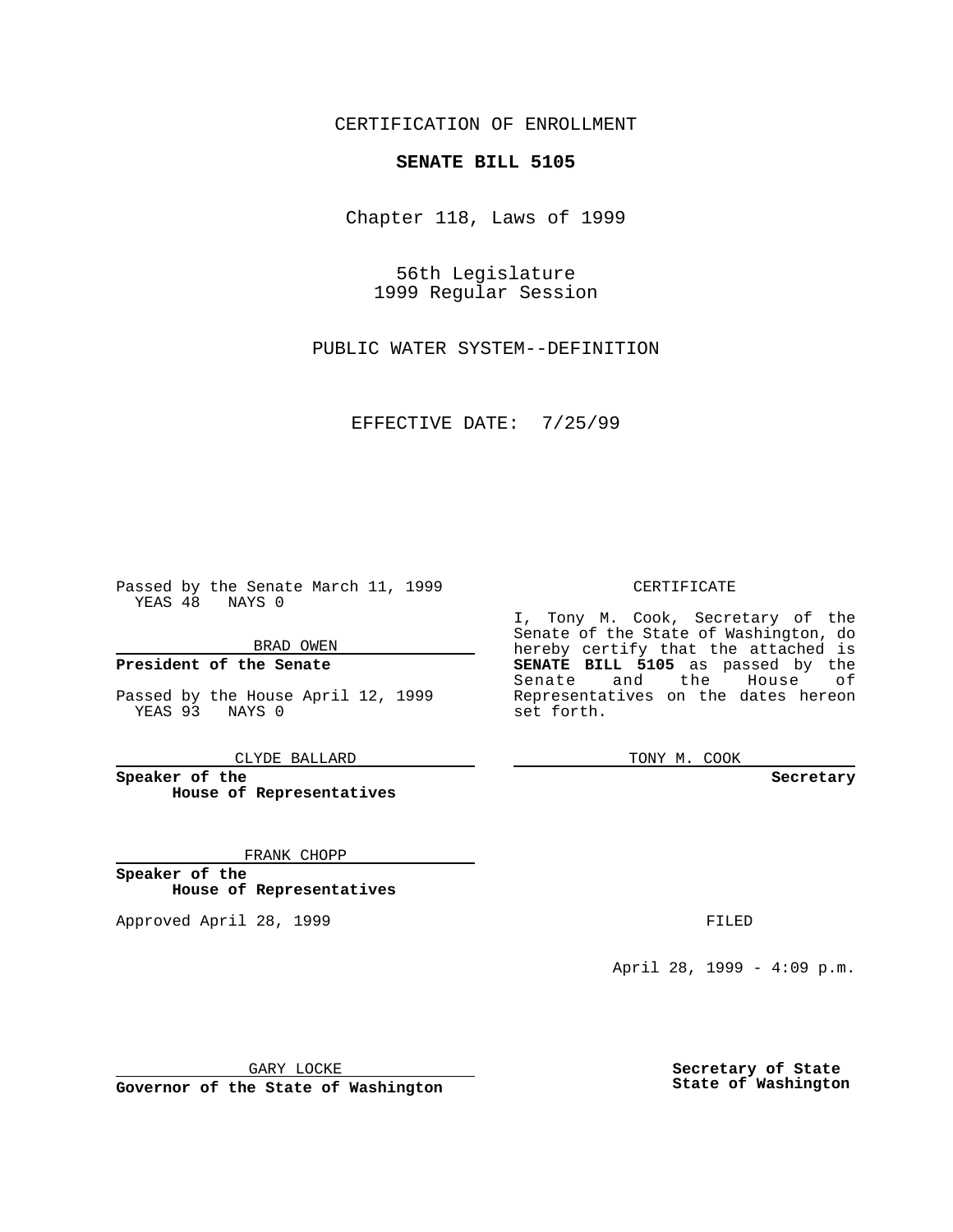## **SENATE BILL 5105** \_\_\_\_\_\_\_\_\_\_\_\_\_\_\_\_\_\_\_\_\_\_\_\_\_\_\_\_\_\_\_\_\_\_\_\_\_\_\_\_\_\_\_\_\_\_\_

\_\_\_\_\_\_\_\_\_\_\_\_\_\_\_\_\_\_\_\_\_\_\_\_\_\_\_\_\_\_\_\_\_\_\_\_\_\_\_\_\_\_\_\_\_\_\_

Passed Legislature - 1999 Regular Session

**State of Washington 56th Legislature 1999 Regular Session**

**By** Senators Eide, Morton, Jacobsen and Winsley; by request of Department of Health

Read first time 01/13/1999. Referred to Committee on Environmental Quality & Water Resources.

 AN ACT Relating to revising the definition of public water system to include systems providing water through constructed conveyances, in conformance with federal law; amending RCW 70.119A.020; and creating a new section.

BE IT ENACTED BY THE LEGISLATURE OF THE STATE OF WASHINGTON:

 NEW SECTION. **Sec. 1.** The legislature finds and declares that the provision of safe and reliable water supplies is essential to public health and the continued economic vitality of the state of Washington. Maintaining the authority necessary to ensure safe and reliable water supplies requires that state laws conform with the provisions of the federal safe drinking water act. It is the intent of the legislature that the definition of public water system be amended to reflect recent amendments to the federal safe drinking water act.

 **Sec. 2.** RCW 70.119A.020 and 1994 c 252 s 2 are each amended to read as follows:

 Unless the context clearly requires otherwise, the following definitions apply throughout this chapter:

(1) "Department" means the department of health.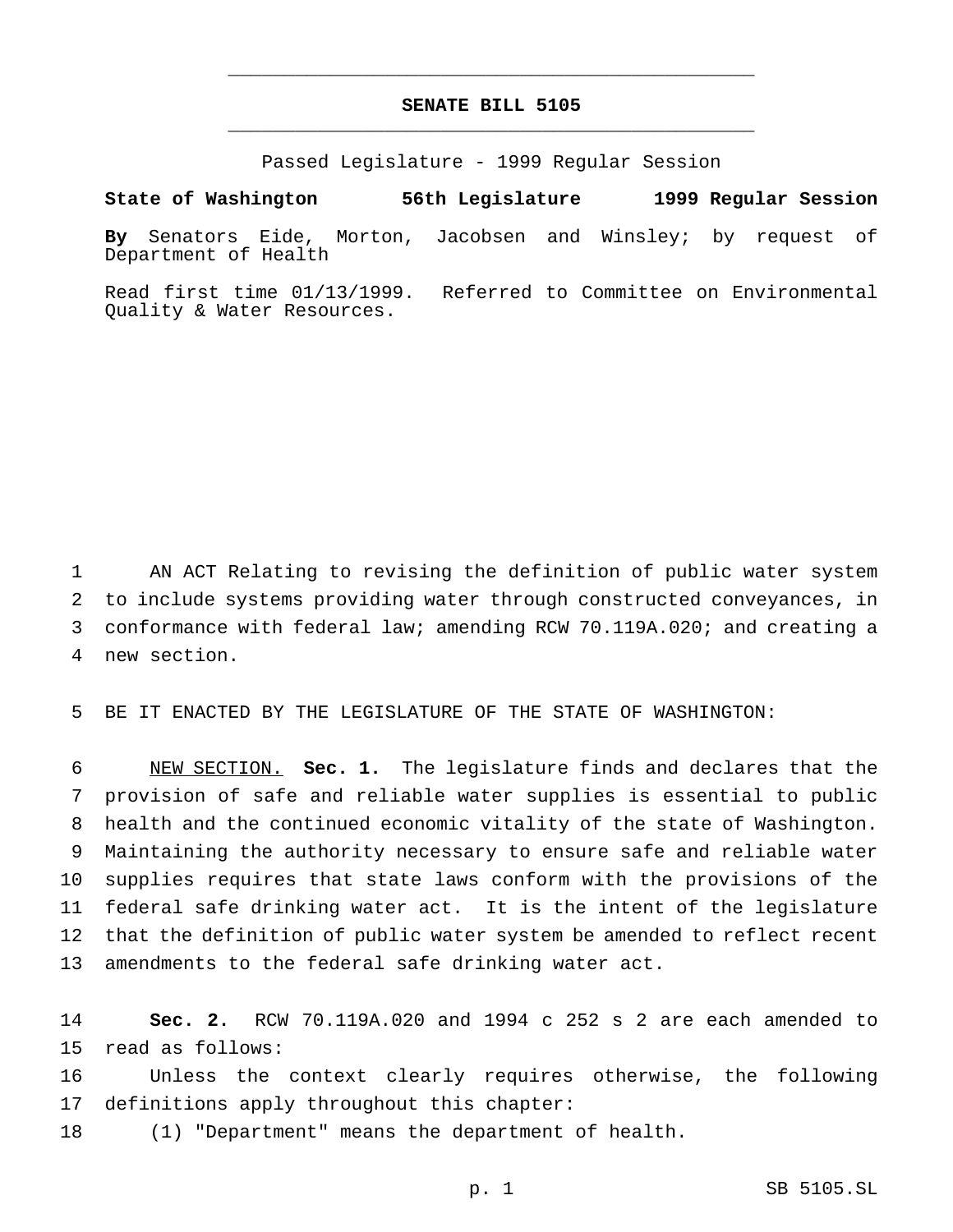(2) "Local board of health" means the city, town, county, or district board of health.

 (3) "Local health jurisdiction" means an entity created under chapter 70.05, 70.08, or 70.46 RCW which provides public health services to persons within the area.

 (4) "Public water system" means any system, excluding a system serving only one single-family residence and a system with four or fewer connections all of which serve residences on the same farm, 9 providing ((piped)) water for human consumption through pipes or other 10 constructed conveyances, including any collection, treatment, storage, or distribution facilities under control of the purveyor and used 12 primarily in connection with the system; and collection or pretreatment storage facilities not under control of the purveyor but primarily used in connection with the system, including:

 (a) Any collection, treatment, storage, and distribution facilities under control of the purveyor and used primarily in connection with 17 such system; and

 (b) Any collection or pretreatment storage facilities not under control of the purveyor which are primarily used in connection with such system.

 (5) "Order" means a written direction to comply with a provision of the regulations adopted under RCW 43.20.050(2)(a) or 70.119.050 or to take an action or a series of actions to comply with the regulations. (6) "Purveyor" means any agency or subdivision of the state or any municipal corporation, firm, company, mutual or cooperative association, institution, partnership, or person or any other entity, that owns or operates a public water system. It also means the authorized agents of any such entities.

 (7) "Regulations" means rules adopted to carry out the purposes of this chapter.

 (8) "Federal safe drinking water act" means the federal safe drinking water act, 42 U.S.C. Sec. 300f et seq., as now in effect or hereafter amended.

 (9) "Area-wide waivers" means a waiver granted by the department as a result of a geographically based testing program meeting required provisions of the federal safe drinking water act.

 (10) "Local health officer" means the legally qualified physician who has been appointed as the health officer for the city, town, county, or district public health department.